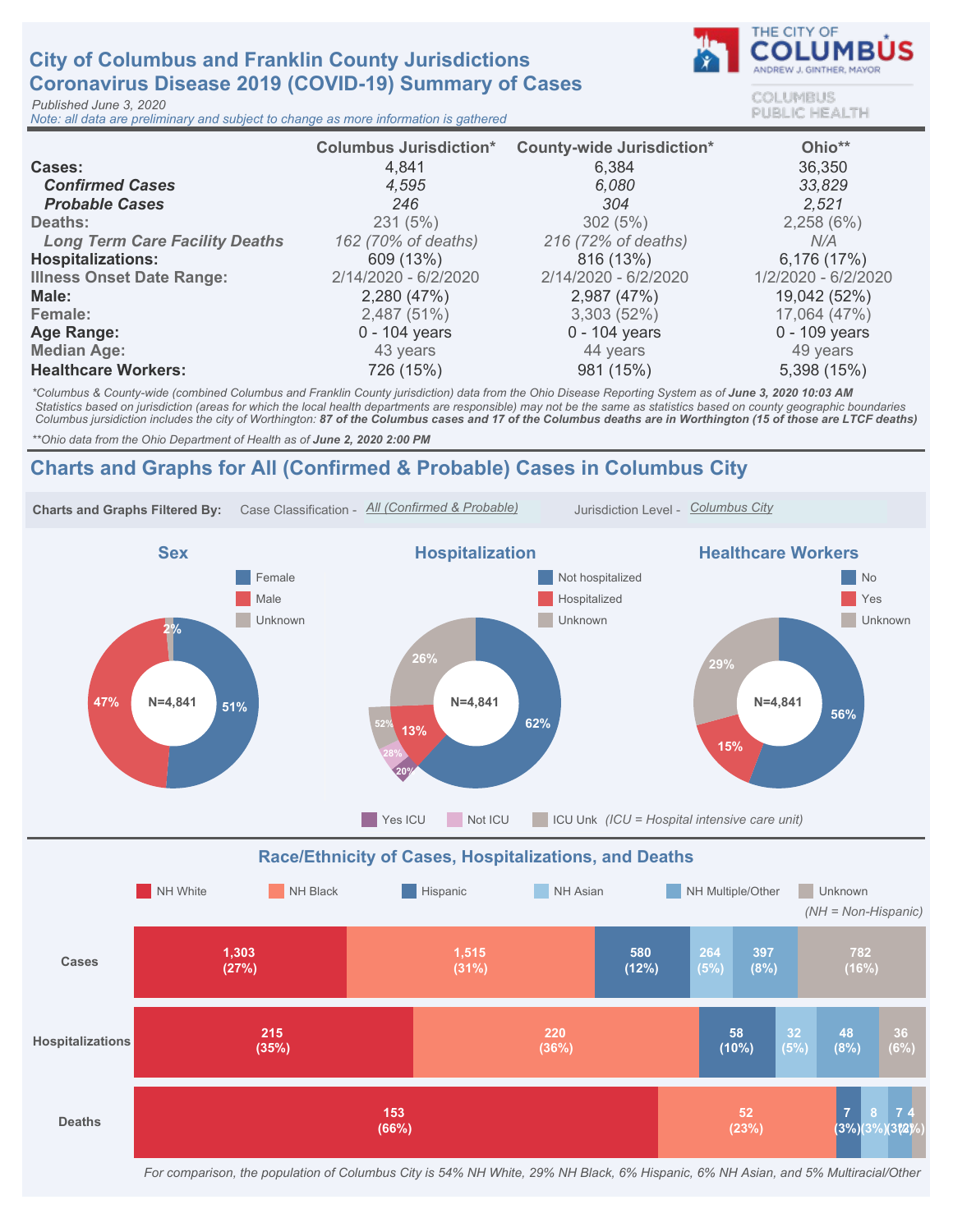# **City of Columbus and Franklin County Jurisdictions** Coronavirus Disease 2019 (COVID-19) Summary of Cases

(page 2) Published June 3, 2020

Note: all data are preliminary and subject to change as more information is gathered

COLUMBUS PUBLIC HEALTH

THE CITY OF

Charts and Graphs Filtered By: Case Classification - All (Confirmed & Probable) Jurisdiction Level - Columbus City

#### Age of All (Confirmed & Probable) Cases in Columbus City (N=4,840\*)



#### Epi Curve: All (Confirmed & Probable) Cases in Columbus City by Onset Date (N=3,337\*\*)



#### Newly-Reported All (Confirmed & Probable) Cases in Columbus City (N=4,815\*\*\*)



Note: As of 4/8/2020, probable cases of COVID-19 are reportable in addition to confirmed cases